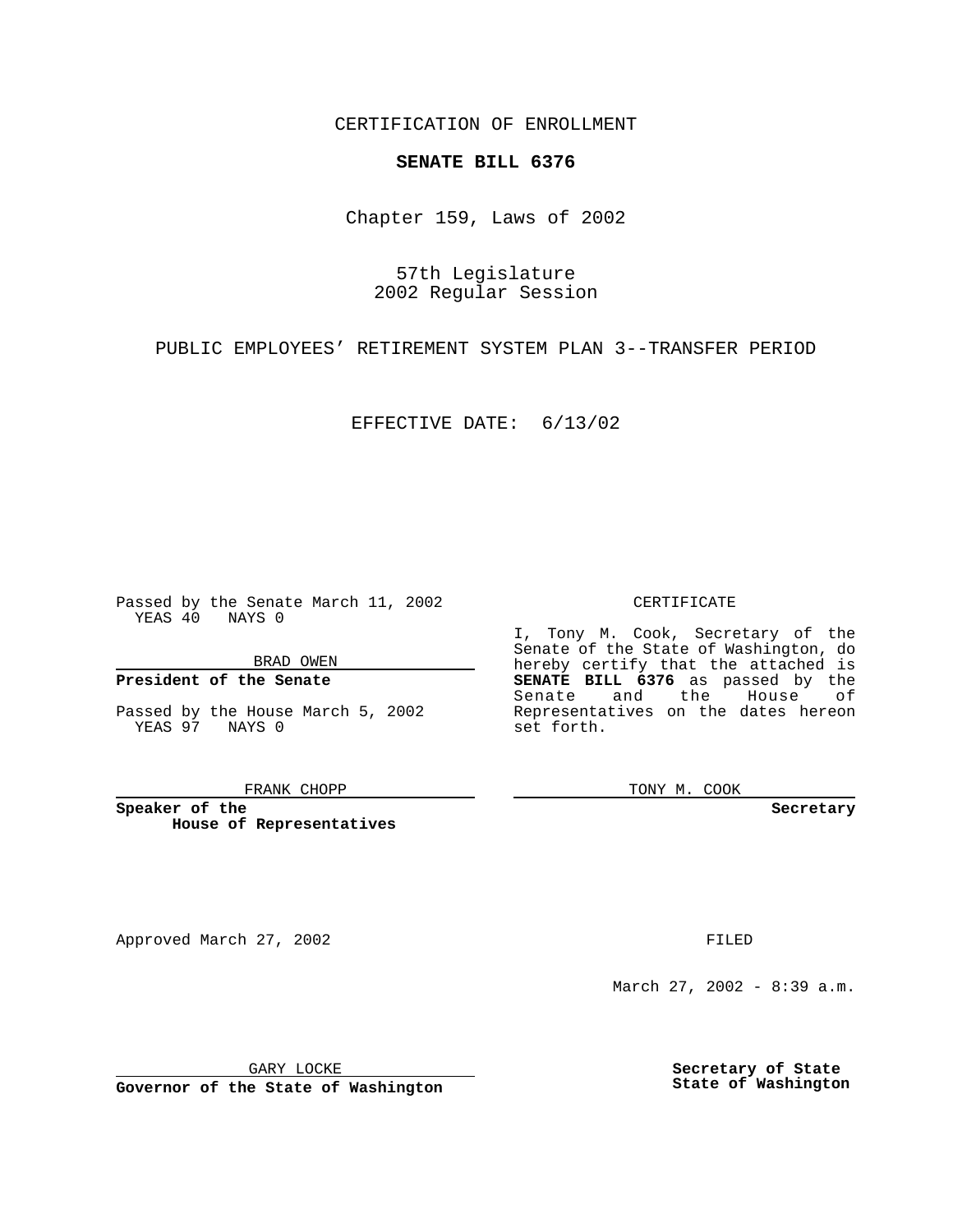# **SENATE BILL 6376** \_\_\_\_\_\_\_\_\_\_\_\_\_\_\_\_\_\_\_\_\_\_\_\_\_\_\_\_\_\_\_\_\_\_\_\_\_\_\_\_\_\_\_\_\_\_\_

\_\_\_\_\_\_\_\_\_\_\_\_\_\_\_\_\_\_\_\_\_\_\_\_\_\_\_\_\_\_\_\_\_\_\_\_\_\_\_\_\_\_\_\_\_\_\_

### AS AMENDED BY THE HOUSE

Passed Legislature - 2002 Regular Session

### **State of Washington 57th Legislature 2002 Regular Session**

**By** Senators Regala, Winsley, Fraser, Carlson, Jacobsen, Rasmussen, Kastama and Oke; by request of Joint Committee on Pension Policy

Read first time 01/16/2002. Referred to Committee on Ways & Means.

 AN ACT Relating to the transfer of seasonal and military leave of 2 absence employees to the public employees' retirement system plan 3; and amending RCW 41.40.795.

BE IT ENACTED BY THE LEGISLATURE OF THE STATE OF WASHINGTON:

 **Sec. 1.** RCW 41.40.795 and 2000 c 247 s 304 are each amended to read as follows:

 (1) As used in this section, unless the context clearly requires otherwise:

 (a) "Transfer period" means the time during which a member of one of the groups of plan 2 members identified in subsection (2) of this section may choose to irrevocably transfer from plan 2 to plan 3.

 (b) "Transfer basis" means the accumulated contributions present in a member's savings fund on March 1, 2002, less fifty percent of any contributions made pursuant to RCW 41.50.165(2), which is the basis for calculation of the plan 2 to plan 3 additional transfer payment.

 (c) "Additional transfer payment date" means June 1, 2003, the date of the additional transfer payment made according to subsection (6) of this section.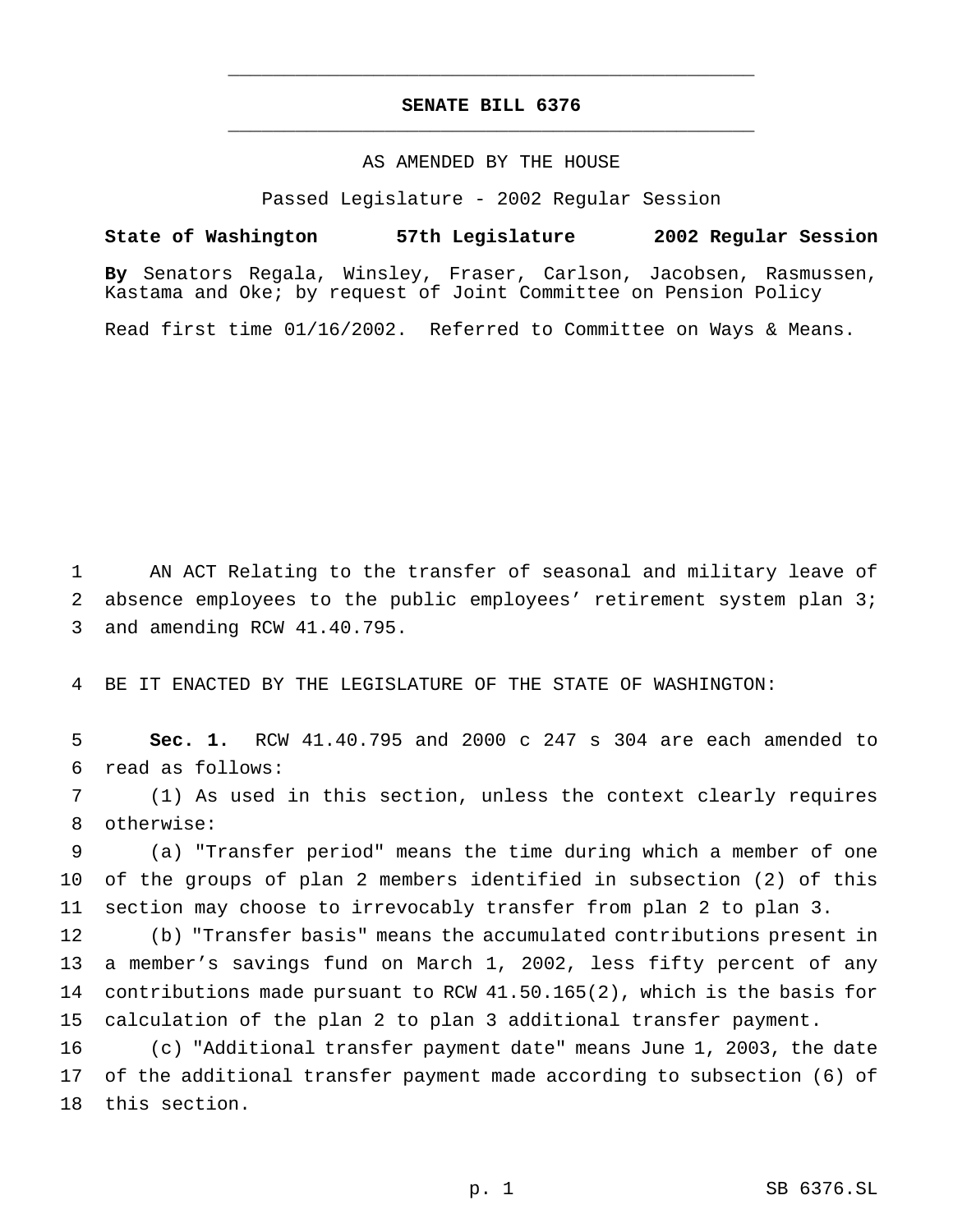(2) Every plan 2 member employed by an employer in an eligible position has the option during their transfer period to make an irrevocable transfer to plan 3 according to the following schedule:

 (a) For those members employed by state agencies and institutes of higher education the transfer period means the period between March 1, 2002, and September 1, 2002.

 (b) For those members employed by other organizations the transfer period means the period between September 1, 2002, and June 1, 2003.

 (c) For those members employed by more than one employer within the retirement system, and whose transfer period is different between one employer and another, the member's transfer period is the last period that is available from any of that member's employers within the retirement system.

 (3) All service credit in plan 2 shall be transferred to the defined benefit portion of plan 3.

 (4)(a) Anyone who first became a state or higher education member of plan 2 before March 1, 2002, or a local government member of plan 2 before September 1, 2002, who wishes to transfer to plan 3 after their transfer period may transfer during the month of January in any following year, provided that the member earns service credit for that month.

 (b) Anyone who chose to become a state or higher education member of plan 2 on or after March 1, 2002, or a local government member of plan 2 on or after September 1, 2002, is prohibited from transferring to plan 3 under (a) of this subsection.

 (5) The accumulated contributions in plan 2, less fifty percent of any contributions made pursuant to RCW 41.50.165(2) shall be transferred to the member's account in the defined contribution portion established in chapter 41.34 RCW, pursuant to procedures developed by the department and subject to RCW 41.34.090. Contributions made pursuant to RCW 41.50.165(2) that are not transferred to the member's account shall be transferred to the fund created in RCW 41.50.075(3), except that interest earned on all such contributions shall be transferred to the member's account.

 (6) ((Anyone who requests to transfer under this section during 36 their transfer period, and establishes)) Those members employed by state agencies and institutions of higher education who request to 38 transfer under this section during their transfer period and establish 39 service credit for June 2002, and those members employed by other